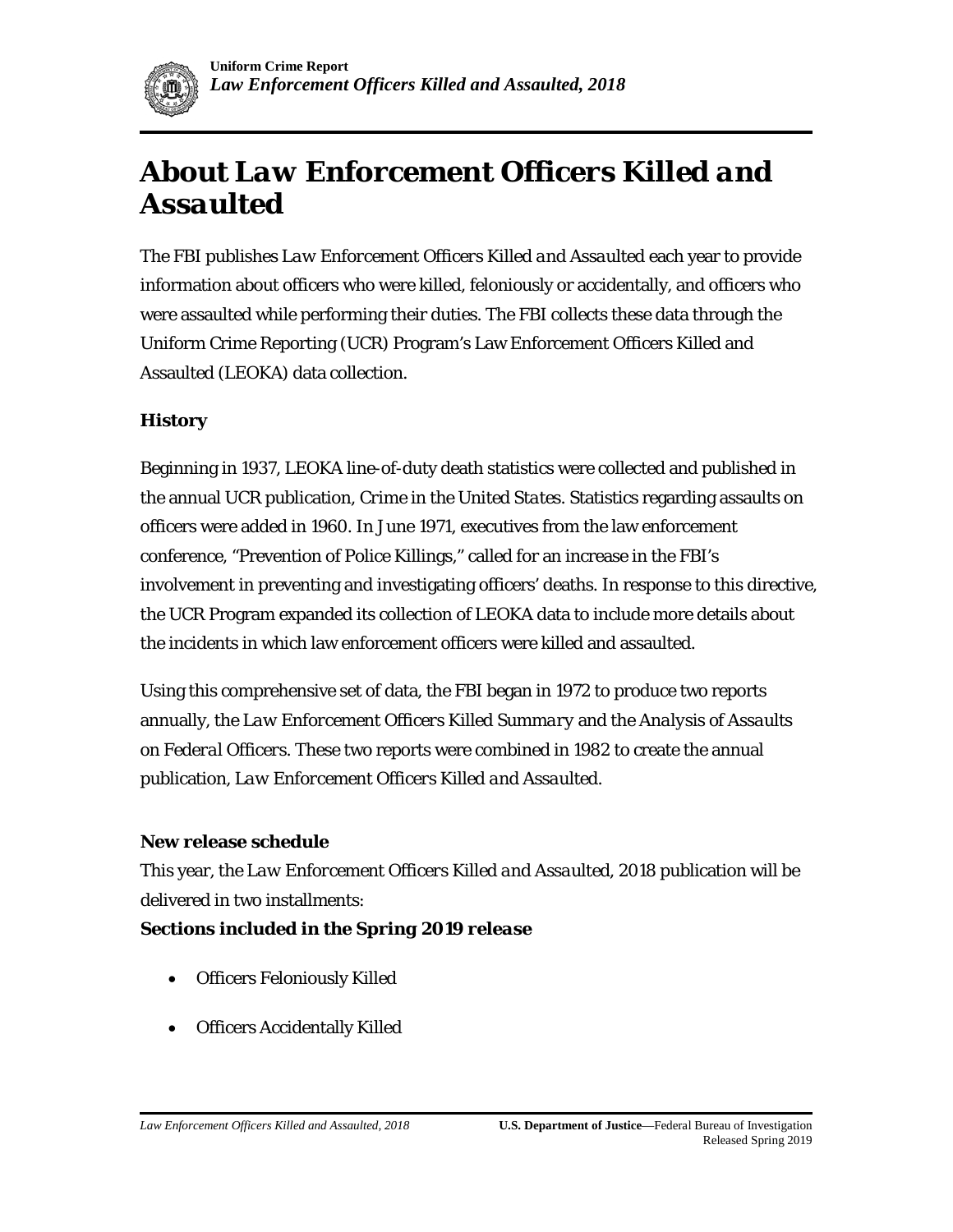• Federal Officers Killed and Assaulted

## *Sections included in the Fall 2019 release*

- Officers Assaulted
- Officers Assaulted Detailed Assault Data

## **Data considerations**

When reviewing the tables, charts, and summaries presented in this publication, readers should be aware of certain features of the LEOKA data collection process that could affect their interpretation of the information.

- The data in the tables and charts reflect the number of victim officers, not the number of incidents or weapons used.
- The UCR Program considers any parts of the body that can be used as weapons (such as hands, fists, or feet) to be personal weapons and designates them as such in its data.
- Law enforcement agencies use a different methodology for collecting and reporting data about officers who were killed than the methodology used for those who were assaulted. As a result, information about officers killed and information about officers assaulted reside in two separate databases, and the data are not comparable.
- Because the information in the tables of this publication is updated each year, the FBI cautions readers against making comparisons between the data in this publication and those in prior editions.

**Caution against comparisons with data from other organizations.** The FBI's *Law Enforcement Officers Killed and Assaulted* annual publication is one of a number of reports that issues information concerning line-of-duty deaths and/or assaults of law enforcement officers in the United States. Each organization has its own purpose and may use different methods to collect and report information or focus on somewhat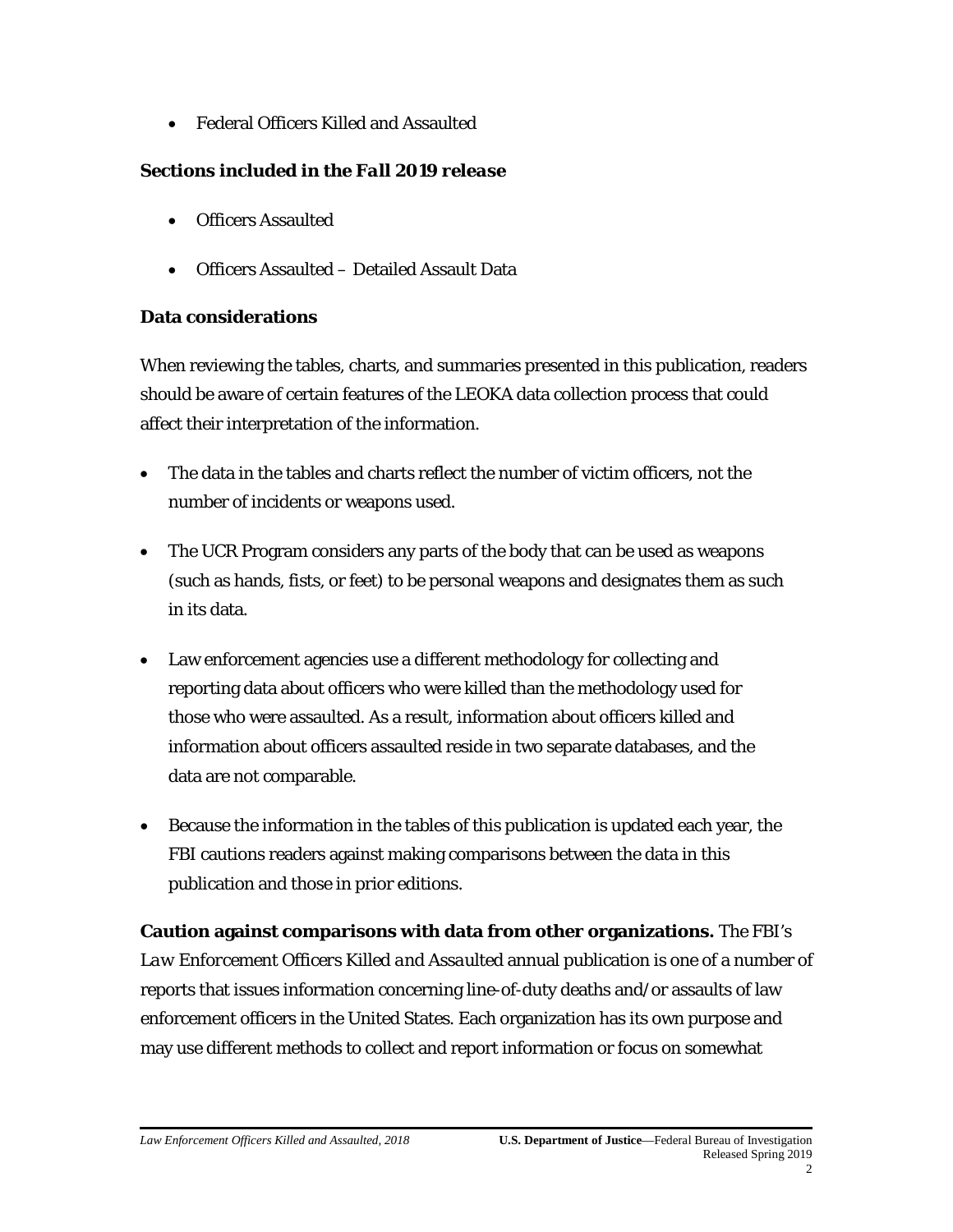different aspects of these important topics. Therefore, care should be taken not to compare LEOKA data to data provided by other entities, such as the Officer Down Memorial Page, National Law Enforcement Officers Memorial Fund, and others. Refer to the Criteria page for the requirements that determine which officers are included in this report.

#### **Officer safety awareness presentations**

Based on more than 40 years of research and data collection, LEOKA staff provides free officer safety awareness presentations to city, college and university, county, state, tribal, federal, and international law enforcement agencies. The goal of the presentation is to provide relevant, high quality, potentially lifesaving information to law enforcement agencies focusing on *why* an incident occurred, as opposed to *what* occurred during the incident. (Tactical issues are not addressed in the presentation.) To request this service in your area, e-mail LEOKA staff at **leoka.training@fbi.gov.** 

### **Publishing on the Web**

For several years, the FBI's UCR staff worked toward the goal of publishing all of its reports solely to the Internet, which removes many of the limitations of hard copy books without losing the value of the information. Beginning with the 2005 edition, the FBI began producing *Law Enforcement Officers Killed and Assaulted* exclusively as a Web publication. That report, along with the subsequent publications, contains the same information that was published in previous years' hard copy reports but with the benefits of navigable files and downloadable information.

### **eBook and Portable Document Format (PDF) file available**

Included on the home page of this electronic publication of *Law Enforcement Officers Killed and Assaulted*, *2018*, are links to an eBook and a PDF file of summaries of incidents in which law enforcement officers were killed or assaulted and injured in the line of duty. The current compilation of narratives includes 15 years of information and will be updated for 2018 in the fall of 2019.